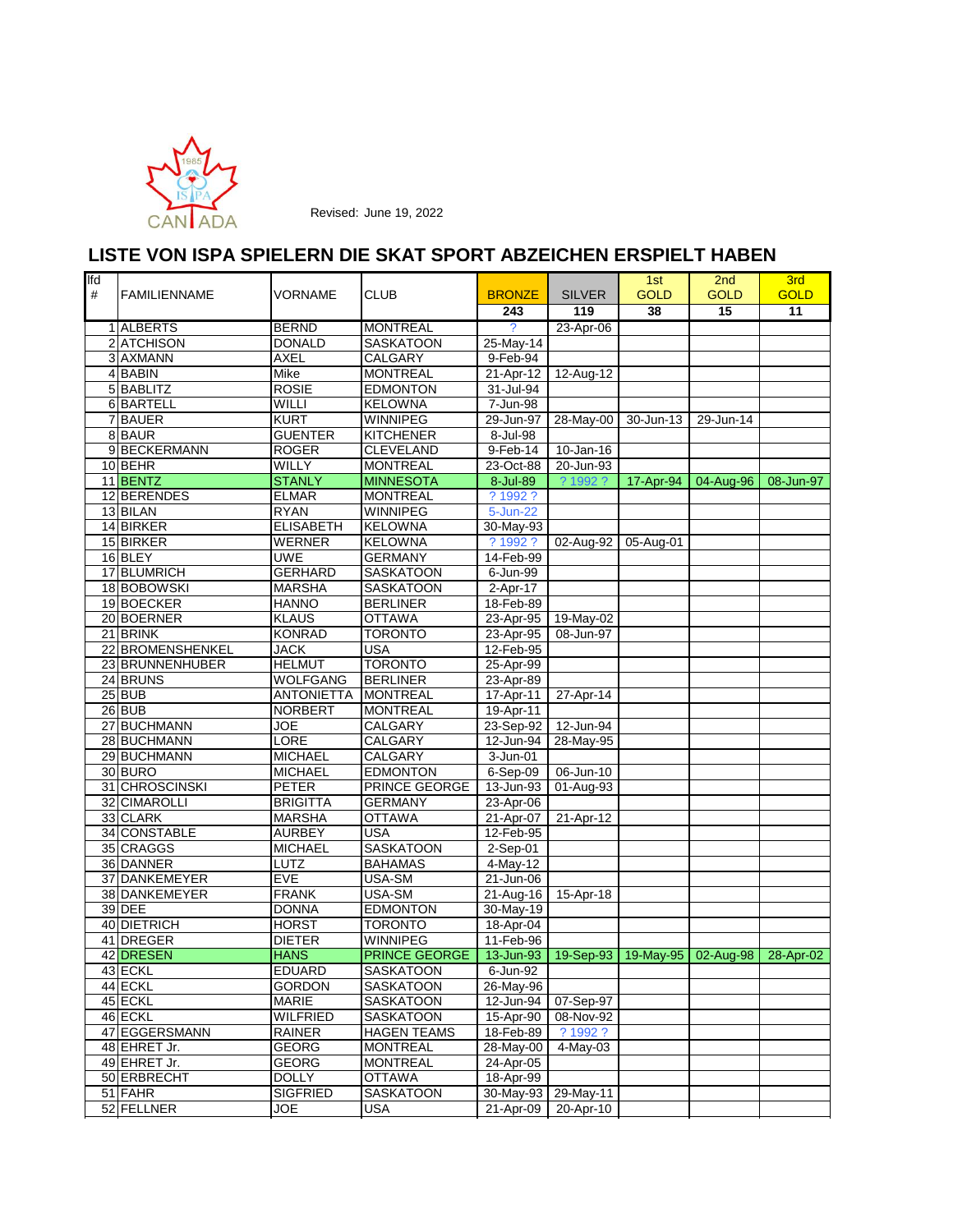

| <b>Ifd</b><br># | <b>FAMILIENNAME</b> | VORNAME           | <b>CLUB</b>        | <b>BRONZE</b>          | <b>SILVER</b>       | 1st<br><b>GOLD</b> | 2 <sub>nd</sub><br><b>GOLD</b> | 3rd<br><b>GOLD</b> |
|-----------------|---------------------|-------------------|--------------------|------------------------|---------------------|--------------------|--------------------------------|--------------------|
|                 |                     |                   |                    | 243                    | 119                 | 38                 | 15                             | 11                 |
|                 | 53 FEES             | <b>HERBERT</b>    | <b>GERMANY</b>     |                        |                     | 17-Apr-11          |                                |                    |
|                 | 54 FIENE            | <b>HUBERT</b>     | <b>HAGEN TEAMS</b> | 23-Apr-89              | ? 1992 ?            | 21-Apr-91          |                                |                    |
|                 | 55 FRANK            | <b>HEIDI</b>      | <b>HAMILTON</b>    | 15-Oct-06              | 12-Aug-08           |                    |                                |                    |
|                 | 56 FROESCHEL, Dr.   | <b>SEPP</b>       | <b>MONTREAL</b>    | 21-Apr-02              |                     |                    |                                |                    |
|                 | 57 FUERSTENAU       | <b>ARNOLD</b>     | <b>OMAHA</b>       | $2$ -Jul-00            |                     |                    |                                |                    |
|                 | 58 GAMRADT          | <b>GERHARD</b>    | WINNIPEG           | 15-Aug-06              |                     |                    |                                |                    |
|                 | 59 GEISSLER         | <b>MATTHIAS</b>   | <b>MONTREAL</b>    | 21-Apr-12              |                     |                    |                                |                    |
|                 | 60 GIESELER         | <b>HELMUT</b>     | <b>OTTAWA</b>      | 18-Apr-93              |                     |                    |                                |                    |
|                 | 61 GONSCHOREK       | <b>HORST</b>      | <b>KELOWNA</b>     | 7-Aug-11               | $27$ -May-12        | 4-Aug-13           |                                |                    |
|                 | 62 GRENC            | <b>TONI</b>       | <b>TORONTO</b>     | 9-Feb-94               |                     |                    |                                |                    |
|                 | 63 GROSSMUELLER     | <b>MANFRED</b>    | <b>KELOWNA</b>     | 5-Aug-00               | 28-Apr-02           |                    |                                |                    |
|                 | 64 GRUNER           | <b>ROLF</b>       | <b>EDMONTON</b>    | 4-Jun-17               |                     |                    |                                |                    |
|                 | 65 GUNKEL           | <b>FRED</b>       | <b>WINNIPEG</b>    | 19-Sep-93              |                     |                    |                                |                    |
|                 | 66 HAAS             | <b>GERHARD</b>    | NEWMARKET          | 20-Apr-97              |                     |                    |                                |                    |
|                 | 67 HAGEN            | <b>DIETER</b>     | <b>HAGEN TEAMS</b> | 27-May-89              |                     |                    |                                |                    |
|                 | 68 HAGEN            | <b>HORST</b>      | <b>HAGEN TEAMS</b> | 23-Apr-89              | ? 1992 ?            | 18-Apr-99          | $\overline{?}$                 | <b>WM 2004</b>     |
|                 | 69 HAGEN            | <b>ROLF</b>       | <b>HAGEN TEAMS</b> | 17-Dec-88              | 21-Apr-96           |                    |                                |                    |
|                 | 70 HALT             | WILLI             | <b>SASKATOON</b>   | 15-Apr-90              | 14-Feb-99           |                    |                                |                    |
|                 | 71 HARDT            | <b>RUDI</b>       | WINNIPEG           | $2$ -Jul-06            |                     |                    |                                |                    |
|                 | 72 HEES             | <b>HEINZ</b>      | <b>EDMONTON</b>    | 28-May-00              | 03-Apr-05           |                    |                                |                    |
|                 | 73 HELMES           | <b>HANS-PETER</b> | <b>USA</b>         | ? 1994 ?               | 22-Apr-01           |                    |                                |                    |
|                 | 74 HEUVELMANS       | <b>FRANK</b>      | <b>OTTAWA</b>      | 25-Apr-99              | 27-Apr-03           |                    |                                |                    |
|                 | 75 HIRSCHBERGER     | <b>BALDUR</b>     | <b>VANCOUVER</b>   | 6-Aug-06               |                     |                    |                                |                    |
|                 | 76 HOEFEL           | <b>ALBERT</b>     | <b>MONTREAL</b>    | ? 1992 ?               |                     |                    |                                |                    |
|                 | 77 HOHNKE           | <b>WALTER</b>     | <b>OTTAWA</b>      | 23-Apr-89              |                     |                    |                                |                    |
|                 | 78 HOWARD           | <b>BILLY</b>      | USA-OH             | 12-Aug-14              |                     |                    |                                |                    |
|                 | 79 HUISMAN          | <b>KRISTINA</b>   | <b>EDMONTON</b>    | $1$ -Jun-16            | 06-Jun-17           | 24-Apr-22          |                                |                    |
|                 | 80 HUPFELD          | <b>PETER</b>      | <b>BERLINER</b>    | 18-Feb-89              |                     |                    |                                |                    |
|                 | 81 HUTH             | <b>HANS</b>       | CALGARY            | 2-May-93               | 02-Nov-97           |                    |                                |                    |
|                 | 82 JAKEL            | <b>RAINHARD</b>   |                    | 25-Nov-89              |                     |                    |                                |                    |
|                 | 83 JANKEVICIUS      | JOE               | <b>USA</b>         | 10-Feb-02              | 19-Apr-11           |                    |                                |                    |
|                 | 84 KARDOLUS         | LIZ               | <b>OTTAWA</b>      | $30-May-04$            |                     |                    |                                |                    |
|                 | 85 KAMPS            | <b>HERMANN</b>    | <b>TORONTO</b>     | 9-Aug-11               |                     |                    |                                |                    |
|                 | 86 KEITEL           | <b>HENRY</b>      | <b>OTTAWA</b>      | 12-Nov-88              | 22-Oct-00           |                    |                                |                    |
|                 | 87 KEMPF            | <b>ARTUR</b>      | <b>KELOWNA</b>     | 31-Jul-94              |                     |                    |                                |                    |
|                 | 88 KEMPF            | <b>ERHARD</b>     | <b>KELOWNA</b>     | $7-Nov-93$             | 28-Apr-96           |                    |                                |                    |
|                 | 89 KHALIL           | <b>JUTTA</b>      | <b>GERMANY</b>     | 23-Apr-06              | 10-Aug-08           |                    |                                |                    |
|                 | 90 KIPP             | <b>RAYMOND</b>    | USA, TX            | 10-Feb-02              |                     |                    |                                |                    |
|                 | 91 KLETZSCH         | <b>WOLFGANG</b>   | SASKATOON          | 26-May-96              |                     |                    |                                |                    |
|                 | 92 KNIPSCHIELD      | <b>RON</b>        | CALGARY            | 7-Jun-98               |                     |                    |                                |                    |
|                 | 93 KOCH             | OTTO              | <b>WINNIPEG</b>    | $20 - Jun-93$          | 21-Apr-96           |                    |                                |                    |
|                 | 94 KOCIALEK         | <b>KURT</b>       | <b>TORONTO</b>     | 18-Oct-98              |                     |                    |                                |                    |
|                 | 95 KOMMNICK         | <b>ERWIN</b>      | <b>RED DEER</b>    |                        | 25-Apr-99 03-May-01 |                    |                                |                    |
|                 | 96 KOMMNICK         | <b>FRIEDHELM</b>  | <b>RED DEER</b>    | $\overline{2}$ -May-93 | 02-Apr-95           | 11-Jan-15          |                                |                    |
|                 | 97 KOPTON           | <b>HEINZ</b>      | WINNIPEG           | 13-Jun-93              |                     |                    |                                |                    |
|                 | 98 KORTCHACK        | <b>FRANZ</b>      | <b>MONTREAL</b>    | 19-Apr-96              |                     |                    |                                |                    |
|                 | 99 KREBSBACH        | <b>BERNIE</b>     | USA, WISCONSIN     | 12-Nov-88              | ? 1992 ?            | 23-Sep-92          |                                |                    |
|                 | 100 KREITZER        | <b>HORST</b>      | <b>KITCHENER</b>   | 23-Apr-89              | ? 1992 ?            |                    |                                |                    |
|                 | 101 KREMER          | <b>HANS</b>       | <b>MONTREAL</b>    | 23-Apr-06              |                     |                    |                                |                    |
|                 | 102 KRETSCHMANN     | <b>JOHN</b>       | <b>HAGEN TEAMS</b> | 16-Jan-91              | ? 1992 ?            |                    |                                |                    |
|                 | <b>103 KROOS</b>    | <b>DIETER</b>     | <b>MONTREAL</b>    | ? 1992 ?               | 19-Apr-98           |                    |                                |                    |
|                 | 104 KROOS           | <b>FRED</b>       | <b>MONTREAL</b>    | 3-Nov-96               |                     |                    |                                |                    |
|                 |                     |                   |                    |                        |                     |                    |                                |                    |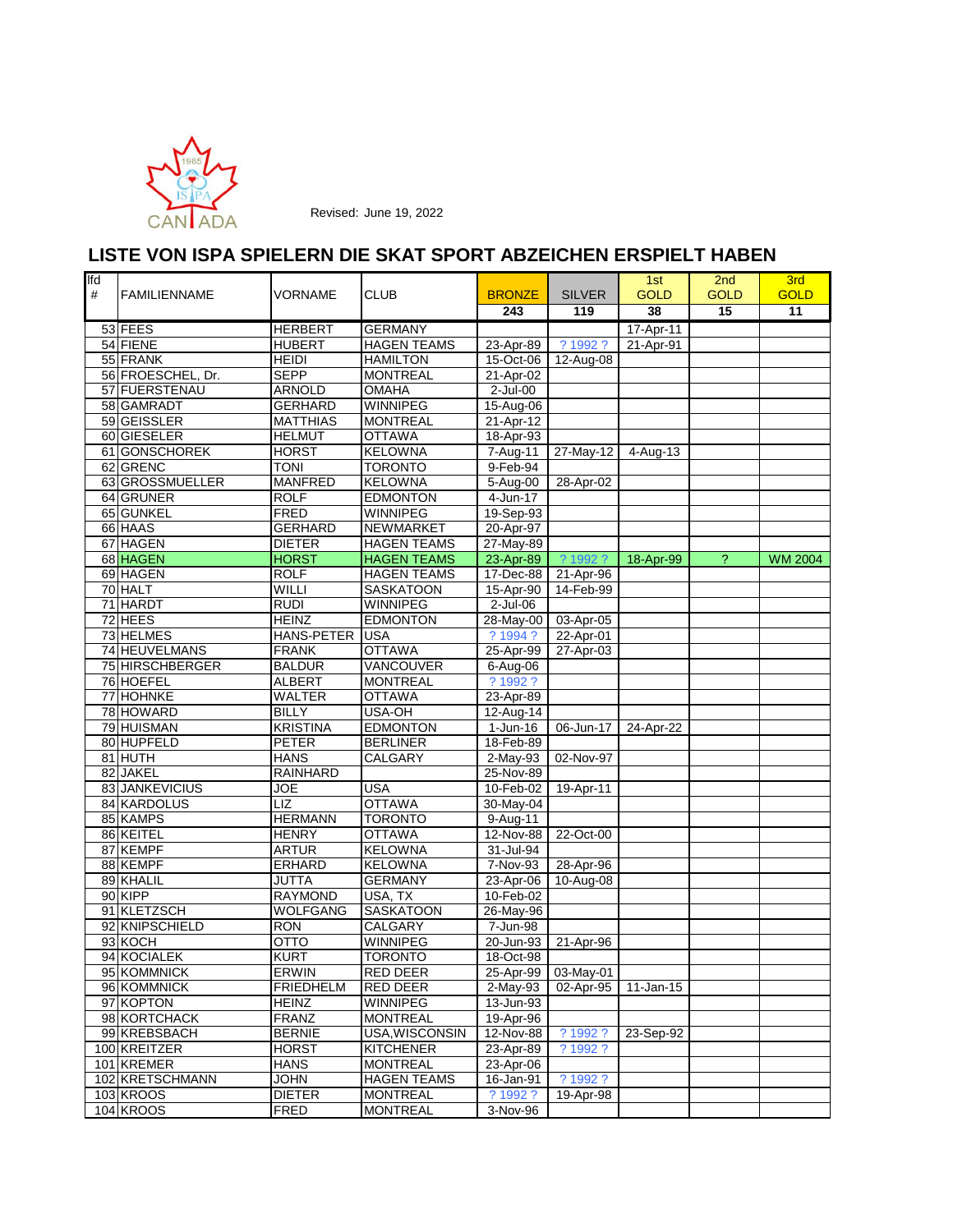

| lfd<br># | <b>FAMILIENNAME</b> | VORNAME                      | <b>CLUB</b>               | <b>BRONZE</b>          | <b>SILVER</b>           | 1st<br><b>GOLD</b>               | 2 <sub>nd</sub><br><b>GOLD</b> | 3rd<br><b>GOLD</b> |
|----------|---------------------|------------------------------|---------------------------|------------------------|-------------------------|----------------------------------|--------------------------------|--------------------|
|          |                     |                              |                           | 243                    | 119                     | 38                               | $\overline{15}$                | 11                 |
|          | 105 KROOS           | <b>HARALD</b>                | <b>NEWMARKET</b>          | 8-Jul-89               | ? 1992 ?                | 23-Aug-09                        |                                |                    |
|          | 106 KUGIS           | <b>WOLFGANG</b>              | <b>SAN DIEGO</b>          | 31-May-98              | 10-Feb-02               |                                  |                                |                    |
|          | 107 KUNST           | <b>DINAH</b>                 | WINNIPEG                  | 29-May-94              | 06-Sep-98               |                                  |                                |                    |
|          | 108 LAMBERT         | <b>CHRISTA</b>               | <b>MONTREAL</b>           | 19-Oct-97              |                         |                                  |                                |                    |
|          | 109 LANG            | <b>THOMAS</b>                | <b>KITCHENER</b>          | 19-Apr-98              | 07-Jun-98               | 30-Aug-98 16-Apr-00              |                                | 28-Oct-01          |
|          | 110 LANGHOFF        | JOHN C.                      | <b>USA, TEXAS</b>         | 7-Jun-98               |                         |                                  |                                |                    |
|          | 111 LANGMAAK        | <b>KLAUS</b>                 | <b>USA, NEBRASKA</b>      | 14-May-95              | 06-Jul-08               |                                  |                                |                    |
|          | 112 LARRISCH        | <b>OTTO</b>                  | VANCOUVER                 |                        | 18-Oct-03               |                                  |                                |                    |
|          | 113 LAVOIE          | <b>VICTOR</b>                | <b>EDMONTON</b>           | 7-Apr-13               | 02-Jun-13               |                                  |                                |                    |
|          | 114 LEDGER          | <b>MARION</b>                | <b>OTTAWA</b>             | 26-Mar-06              | 23-Apr-06               |                                  |                                |                    |
|          | 115 LEISSNER        | <b>JIM</b>                   | USA, TEXAS                | 18-Apr-93              | 17-Apr-94               | $\overline{07}$ -Jun-15          |                                |                    |
|          | 116 LEWRICK         | <b>PETER</b>                 | <b>GRECCE</b>             | 18-Apr-93              |                         |                                  |                                |                    |
|          | 117 LINK            | <b>DIETER</b>                | <b>EDMONTON</b>           | 4-Sep-99               |                         |                                  |                                |                    |
|          | <b>118 LINK</b>     | <b>MIKE</b>                  | <b>EDMONTON</b>           | 27-Apr-97              | 06-Sep-98               | 07-Aug-00                        |                                |                    |
|          | <b>119 LINK</b>     | <b>RON</b>                   | <b>EDMONTON</b>           |                        | 19-Sep-93 11-Sep-94     | 04-Jun-95                        | 09-Sep-95                      | 23-Aug-97          |
|          | <b>120 LINK</b>     | <b>RON</b>                   | <b>EDMONTON</b>           | 29-May-13              | 6-Oct-13                | 29-Mar-15                        | $10$ -Jul-16                   | 08-Apr-18          |
|          | <b>121 LINK</b>     | <b>RON</b>                   | <b>EDMONTON</b>           |                        | 24-Feb-19 11-Aug-19     |                                  |                                |                    |
|          | 122 LINSENMEIER     | <b>WALTER</b>                | VANCOUVER                 | 5-Aug-95               | 03-Nov-96               | 05-Aug-00                        |                                |                    |
|          | 123 LITWINIUK       | <b>MARIANNE</b>              | CALGARY                   | 19-Sep-93              | 06-Jun-99               | $02$ -Mar-06                     |                                |                    |
|          | 124 LOHMEIER        | <b>EGON</b>                  | <b>EDMONTON</b>           | 18-Apr-93              | 26-Apr-98               | 7-Apr-13                         |                                |                    |
|          | 125 LORENZ          | <b>HERBERT</b>               | <b>MONTREAL</b>           | ? 1992 ?               | ? 1992 ?                |                                  |                                |                    |
|          | 126 LUDWIG          | <b>GUENTER</b>               | CALGARY                   | 11-Apr-93              |                         |                                  |                                |                    |
|          | 127 LUDWIG          | <b>LUCIA</b><br><b>BERND</b> | <b>CALGARY</b>            | 2-Apr-94               | 02-Nov-97               |                                  |                                |                    |
|          | 128 LUZ             |                              | CALGARY                   | 22-Jun-91<br>11-Apr-93 | 02-May-93 09-Aug-09     |                                  | 19-Jun-99                      | 30-Apr-00          |
|          | 129 LUZ<br>130 LUZ  | <b>ERIC</b><br><b>ERIC</b>   | <b>CALGARY</b><br>CALGARY | 29-May-13 4-Aug-13     |                         | 02-May-93 02-Aug-98<br>30-Mar-14 |                                |                    |
|          | 131 LUZ             | <b>HEIDI</b>                 | <b>CALGARY</b>            | 22-Jun-91              | 20-Aug-06               |                                  |                                |                    |
|          | 132 LUZ             | <b>KLAUS</b>                 | CALGARY                   | 13-Feb-93              | $\overline{01}$ -Aug-93 |                                  |                                |                    |
|          | 133 LUZ             | <b>TYLER</b>                 | CALGARY                   | 29-May-11              |                         |                                  |                                |                    |
|          | 134 MAIER           | <b>WALTER</b>                | <b>GERMANY</b>            | 14-Feb-99              |                         |                                  |                                |                    |
|          | 135 MARINKOWSKI     | <b>FRITZ</b>                 | <b>KITCHENER</b>          | 6-Sep-98               |                         |                                  |                                |                    |
|          | 136 MAXWELL         | <b>ROBERT</b>                | <b>USA</b>                | 30-Jun-13              |                         |                                  |                                |                    |
|          | 137 MAYER           | <b>RICHARD</b>               | <b>KITCHENER</b>          | 22-Oct-95              |                         |                                  |                                |                    |
|          | 138 McCORMICK       | <b>SCOTT</b>                 | <b>OTTAWA</b>             | $1$ -Jul-95            |                         | 09-Mar-97   27-Aug-01            | 28-Oct-01                      | $26$ -Jun-11       |
|          | 139 McCORMICK       | <b>SCOTT</b>                 | <b>OTTAWA</b>             | 8-Feb-15               | 28-Apr-15               | 04-Jun-15                        |                                |                    |
|          | 140 McGAUGHEY       | <b>FRED</b>                  | CALGARY                   | $8 - Jun-97$           | 03-Aug-97               |                                  |                                |                    |
|          | 141 McLAUGHLIN      | <b>DAVID</b>                 | <b>EDMONTON</b>           | 31-May-12              | 26-May-13               |                                  |                                |                    |
|          | 142 MERKENS         | <b>FRANZ</b>                 | VANCOUVER                 | 30-May-04              | 06-Aug-06               |                                  |                                |                    |
|          | 143 METTEL          | LEO                          | NEWMARKET                 | 22-Aug-04              |                         |                                  |                                |                    |
|          | 144 MEYER           | <b>GEORGE</b>                | NEWMARKET                 | 18-Apr-93              |                         |                                  |                                |                    |
|          | 145 MEYER           | <b>KLAUS</b>                 | <b>WINNIPEG</b>           | 20-Jun-93              | 04-Jun-98               |                                  |                                |                    |
|          | 146 MIKOVITS        | <b>HERBERT</b>               | <b>MONTREAL</b>           | 18-Feb-89              | ? 1992 ?                | 17-Apr-94                        |                                |                    |
|          | 147 MILITZ          | <b>WOLFGANG</b>              | NEWMARKET                 |                        | 27-Apr-03 20-Aug-06     |                                  |                                |                    |
|          | 148 MUEHLING        | <b>STEPHEN</b>               | <b>MONTREAL</b>           | 21-May-94              | 29-Jun-95               | 28-May-00                        |                                |                    |
|          | 149 MUELLER         | <b>EBERHARD</b>              | <b>GERMANY</b>            | 20-Apr-97              |                         |                                  |                                |                    |
|          | 150 MUELLER         | <b>GUENTER</b>               | CALGARY                   | 19-Sep-93              |                         |                                  |                                |                    |
|          | 151 MUNDRY          | <b>JOE</b>                   | <b>TORONTO</b>            | 13-Nov-88              |                         |                                  |                                |                    |
|          | 152 NAGY            | <b>FRED</b>                  | NEWMARKET                 | 26-Aug-02              |                         |                                  |                                |                    |
|          | 153 NASNER          | <b>SIEGFRIED</b>             | <b>BERLINER</b>           | 18-Feb-89              |                         | 15-Oct-06                        |                                |                    |
|          | 154 NEUFELD         | <b>DIANE</b>                 | SASKATOON                 | 31-May-15              |                         |                                  |                                |                    |
|          | 155 NEUFELD         | <b>PETER</b>                 | CALGARY                   | 18-Apr-95              |                         |                                  |                                |                    |
|          | 156 NEUMANN-HANSKE  | KAI                          | <b>EDMONTON</b>           | 7-Apr-13               |                         |                                  |                                |                    |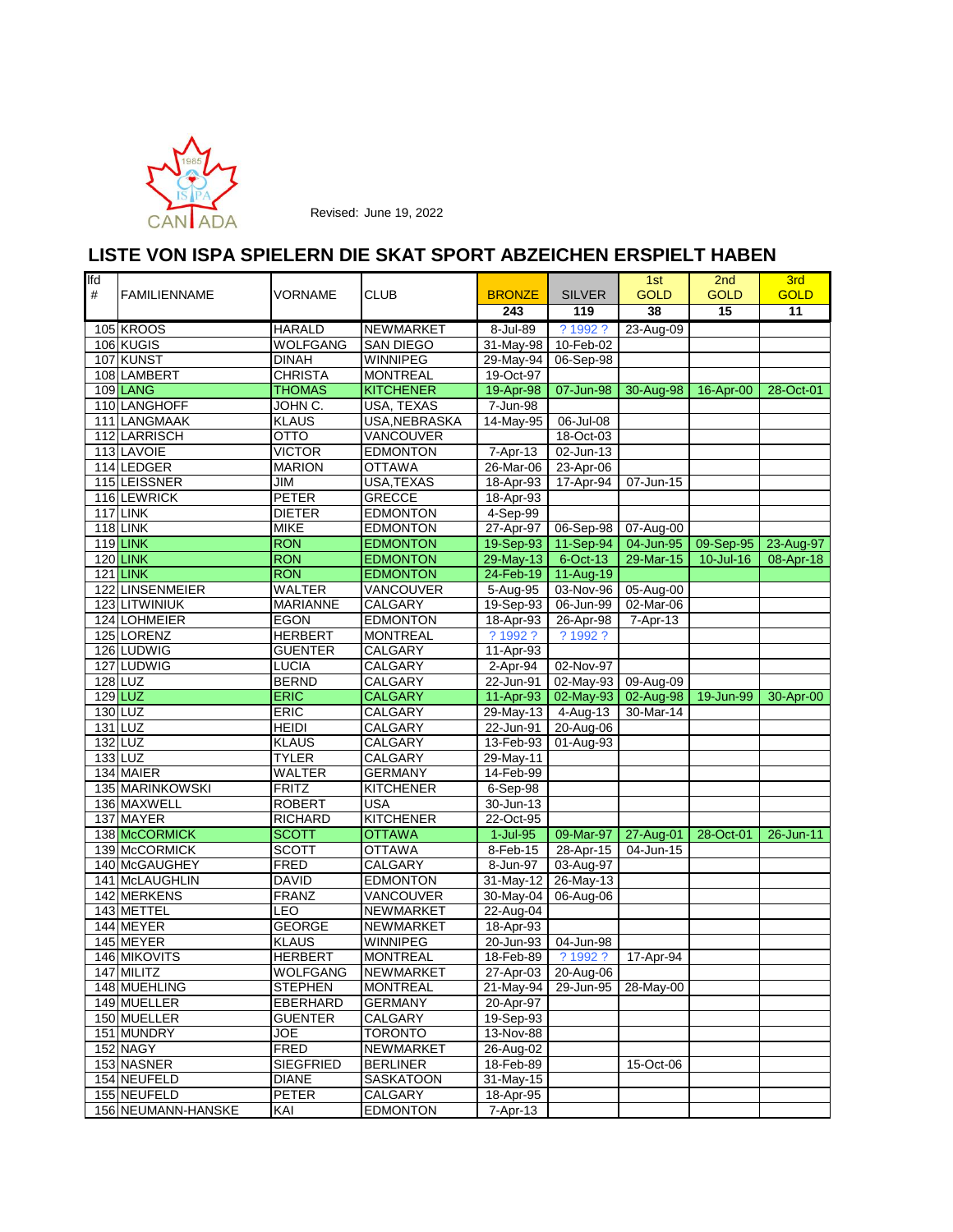

| lfd |                                  |                               |                                      |                        |                                   | 1st         | 2 <sub>nd</sub> | 3rd         |
|-----|----------------------------------|-------------------------------|--------------------------------------|------------------------|-----------------------------------|-------------|-----------------|-------------|
| #   | <b>FAMILIENNAME</b>              | VORNAME                       | <b>CLUB</b>                          | <b>BRONZE</b>          | <b>SILVER</b>                     | <b>GOLD</b> | <b>GOLD</b>     | <b>GOLD</b> |
|     |                                  |                               |                                      | 243                    | 119                               | 38          | 15              | 11          |
|     | 157 NISCHK                       | <b>HELMUT</b>                 | VANCOUVER                            | 1-Aug-93               | 02-Aug-98 05-Aug-01               |             |                 |             |
|     | 158 NITSCH                       | <b>GERHARD</b>                | <b>CALGARY</b>                       | 2-Apr-95               |                                   |             |                 |             |
|     | 159 NOVOSEL                      | <b>ALEC</b>                   | <b>EDMONTON</b>                      | 11-Apr-94              | 07-Jun-98                         |             |                 |             |
|     | 160 OESTEREICH                   | <b>WERNER</b>                 | <b>HAGEN TEAMS</b>                   | 23-Apr-89              | ? 1992 ?                          |             |                 |             |
|     | 161 O'KEEFE                      | <b>JOE</b>                    | RED DEER                             | 30-May-04              |                                   |             |                 |             |
|     | 162 OSTERHUIS                    | <b>GEORGE</b>                 | <b>OTTAWA</b>                        | ? 1992 ?               | 11-Sep-93                         |             |                 |             |
|     | 163 OSTWALD                      | LUTZ                          | <b>MISSISSAUGA</b>                   | 18-Feb-89              |                                   |             |                 |             |
|     | 164 PATOMMEL<br>165 PENZENDORFER | <b>KLAUS</b>                  | <b>KITCHENER</b><br><b>KITCHENER</b> | $6-Sep-98$             | 26-Aug-02                         | 23-Apr-06   | 19-Apr-11       |             |
|     | 166 PESCHLOW                     | <b>RUPERT</b><br><b>JOERG</b> | <b>MONTREAL</b>                      | 30-Aug-98<br>22-Apr-01 | 18-Jun-99<br>03-May-03            | 24-Apr-05   | 15-Aug-05       |             |
|     | 167 PESCHLOW                     | <b>WOLFGANG</b>               | <b>MONTREAL</b>                      | 18-Oct-98              | 23-Apr-06                         | 17-Apr-11   |                 |             |
|     | 168 PIELORZ                      | <b>MANFRED</b>                | <b>TORONTO</b>                       | 25-Jul-04              |                                   |             |                 |             |
|     | 169 PIRKER                       | <b>FRANK</b>                  | <b>EDMONTON</b>                      | 2-May-93               | 07-Jun-98                         |             |                 |             |
|     | 170 PISCHZAHN                    | <b>HEINZ</b>                  | <b>ELLIOT LAKE</b>                   | 25-Apr-99              |                                   |             |                 |             |
|     | 171 POKRANDT                     | <b>GEORGE</b>                 | <b>EDMONTON</b>                      | 26-May-18              |                                   |             |                 |             |
|     | 172 PRINS                        | <b>HEATHER</b>                | <b>EDMONTON</b>                      | $2$ -Jun-19            |                                   |             |                 |             |
|     | 173 QUEITSCH                     | <b>WILHELMINA</b>             | <b>CALGARY</b>                       | 28-Apr-95              |                                   |             |                 |             |
|     | 174 RADKE                        | OSWALD                        | <b>KITCHENER</b>                     | ? 1992 ?               | 17-Apr-94                         |             |                 |             |
|     | 175 RASING                       | <b>HANS</b>                   | <b>WINNIPEG</b>                      | 17-Apr-88              | 04-Jul-99                         |             |                 |             |
|     | 176 RATMANN                      | <b>KURT</b>                   | VANCOUVER                            | 1-Aug-93               |                                   |             |                 |             |
|     | 177 RAUPE                        | <b>MANFRED</b>                | <b>BERLINER</b>                      | 18-Feb-89              |                                   |             |                 |             |
|     | 178 RAUSCH                       | <b>THOMAS</b>                 | <b>TORONTO</b>                       | 27-Aug-01              |                                   |             |                 |             |
|     | 179 REINER                       | GERD                          | <b>RED DEER</b>                      | 4-Jun-17               |                                   |             |                 |             |
|     | 180 RIDDER                       | <b>DANNY</b>                  | <b>EDMONTON</b>                      | 23-Sep-88              | 04-Jun-95                         | 02-Jul-00   | 03-Apr-05       | 27-May-12   |
|     | 181 RIDDER                       | <b>DANNY</b>                  | <b>EDMONTON</b>                      | 29-May-13              |                                   |             |                 |             |
|     | 182 RIDDER                       | <b>HOLGER</b>                 | <b>OTTAWA</b>                        | 7-Jun-98               | 22-Oct-00                         |             |                 |             |
|     | 183 RIDDER                       | <b>PETER</b>                  | <b>EDMONTON</b>                      | 28-May-95              | 04-Jun-95                         |             |                 |             |
|     | 184 RIDDER                       | <b>RICHARD</b>                | <b>OTTAWA</b>                        | 23-Oct-88              | 26-Jul-97                         | 19-Apr-09   |                 |             |
|     | 185 ROEHRIG                      | <b>GERHARD</b>                | <b>TORONTO</b>                       | 30-Oct-94              | 23-Apr-95                         | 22-Apr-01   |                 |             |
|     | 186 ROETHLINGSHOEFER             | <b>KURT</b>                   | <b>EDMONTON</b>                      | 13-Jun-93              |                                   |             |                 |             |
|     | 187 ROEWEKAMP                    | <b>MONIKA</b>                 | <b>SASKATOON</b>                     | 29-May-92              |                                   |             |                 |             |
|     | 188 ROEWEKAMP                    | <b>WERNER</b>                 | SASKATOON                            | 31-Jan-91              | 31-Jul-94                         |             |                 |             |
|     | 189 ROHRER                       | <b>JOE</b>                    | RED DEER                             | 31-Mar-96              | 28-Mar-04                         |             |                 |             |
|     | 190 ROTTMANN                     | OSWALD                        | VANCOUVER                            | ? 1992 ?               |                                   |             |                 |             |
|     | 191 RUF                          | <b>MIKE</b>                   | <b>WINNIPEG</b>                      | 20-Jun-93              | 19-Jun-94                         |             |                 |             |
|     | 192 RUHMKORF                     | <b>ERNST</b>                  | <b>WINNIPEG</b>                      | ? 1992 ?               | 21-May-95                         |             |                 |             |
|     | 193 RUPP                         | <b>NORBERT</b>                | USA, SEATTLE                         | 3-Aug-91               | 31-May-98                         |             |                 |             |
|     | 194 SAAMEN                       | <b>HERBERT</b>                | NEWMARKET                            | 23-Apr-89              |                                   |             |                 |             |
|     | 195 SAUERNHEIMER                 | AGI                           | <b>KITCHENER</b>                     | 25-Oct-88              |                                   |             |                 |             |
|     | 196 SCHEELISCH                   | <b>HEINZ</b>                  | NEWMARKET                            | 25-Apr-99              | 16-Apr-00                         |             |                 |             |
|     | 197 SCHEER                       | <b>ALEX</b>                   | CALGARY                              | 11-Jun-17              |                                   |             |                 |             |
|     | 198 SCHIRMER                     | <b>HANS</b>                   | <b>OTTAWA</b>                        |                        | 17-Apr-94   19-May-95   03-Nov-96 |             |                 |             |
|     | 199 SCHLAGOWSKI                  | <b>RAIMUND</b>                | <b>MONTREAL</b>                      | 27-May-89              |                                   |             |                 |             |
|     | 200 SCHLOEGEL                    | отто                          | <b>NEWMARKET</b>                     | 21-Apr-07              |                                   |             |                 |             |
|     | 201 SCHMID                       | <b>CARSTEN</b>                | <b>MONTREAL</b>                      | 4/21/2002 & 4/18/2004  |                                   |             |                 |             |
|     | 202 SCHMIDT                      | <b>GERHARD</b>                | <b>EDMONTON</b>                      | 22-Jun-91              | 23-Sep-92                         | 02-Jun-02   | 05-Sep-04       |             |
|     | 203 SCHMIDT                      | <b>THOMAS</b>                 | <b>NEWMARKET</b>                     | ? 1992 ?               | 26-May-96                         |             |                 |             |
|     | 204 SCHMIDT                      | <b>TOM</b>                    | <b>EDMONTON</b>                      | 25-Nov-89              |                                   |             |                 |             |
|     | 205 SCHMIDTKE                    | <b>KURT</b><br><b>AMANDA</b>  | WINNIPEG<br><b>HAMILTON</b>          | 31-Jul-94              | 28-May-95<br>18-Apr-10            |             |                 |             |
|     | 206 SCHMITZ<br>207 SCHMOLKE      | <b>ERNST</b>                  | <b>EDMONTON</b>                      | 24-Jun-07<br>30-May-93 | 27-Apr-97                         |             |                 |             |
|     |                                  |                               | <b>SASKATOON</b>                     |                        |                                   |             |                 |             |
|     | 208 SCHNACKENBERG                | <b>HERMAN</b>                 |                                      | 6-Jun-92               |                                   |             |                 |             |